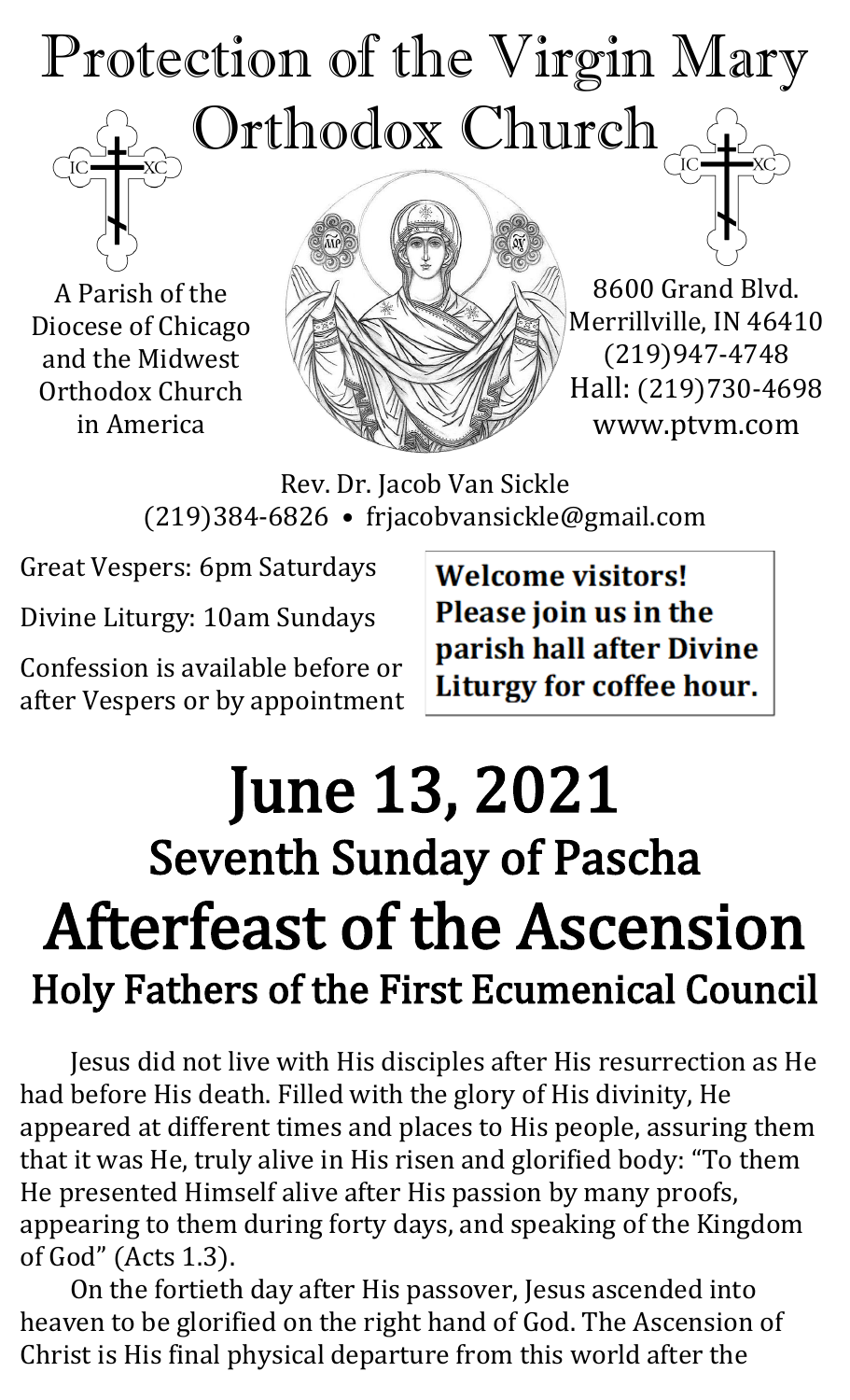resurrection. It is the formal completion of His mission in this world as the Messianic Savior. It is His glorious return to the Father Who had sent Him into the world to accomplish the work that He had given him to do.

The Church's celebration of the Ascension, as all such festal celebrations, is not merely the remembrance of an event in Christ's life. Indeed, the Ascension itself is not to be understood as though it were simply the supernatural event of a man floating up and away into the skies. The holy Scripture stresses Christ's physical departure and His glorification with God the Father, together with the great joy which His disciples had as they received the promise of the Holy Spirit, Who was to come to assure the Lord's presence with them, enabling them to be His witnesses to the ends of earth.

In the Church, the believers in Christ celebrate these very same realities with the conviction that it is for them and for all men that Christ's departure from this world has taken place. The Lord leaves in order to be glorified with God the Father and to glorify us with himself. He goes in order to "prepare a place" for and to take us also into the blessedness of God's presence. He goes to open the way for all flesh into the "heavenly sanctuary . . . the Holy Place not made by hands" (Hebrews 8-10). He goes in order send the Holy Spirit, Who proceeds from the Father to bear witness to Him and His gospel in the world, making Him powerfully present in the lives of disciples.

#### HYMNS OF THE DAY

#### Tone 6 – Resurrectional Troparion

The angelic powers were at Your tomb; the guards became as dead men. Mary stood by Your grave, seeking Your most pure body. You captured hell, not being tempted by it. You came to the Virgin granting life.// O Lord, Who rose from the dead, glory to You!

#### Tone 4 – Troparion of Ascension

You ascended in glory, O Christ our God, granting joy to Your Disciples by the promise of the Holy Spirit. Through the blessing, they were assured that You are the Son of God,// the Redeemer of the world!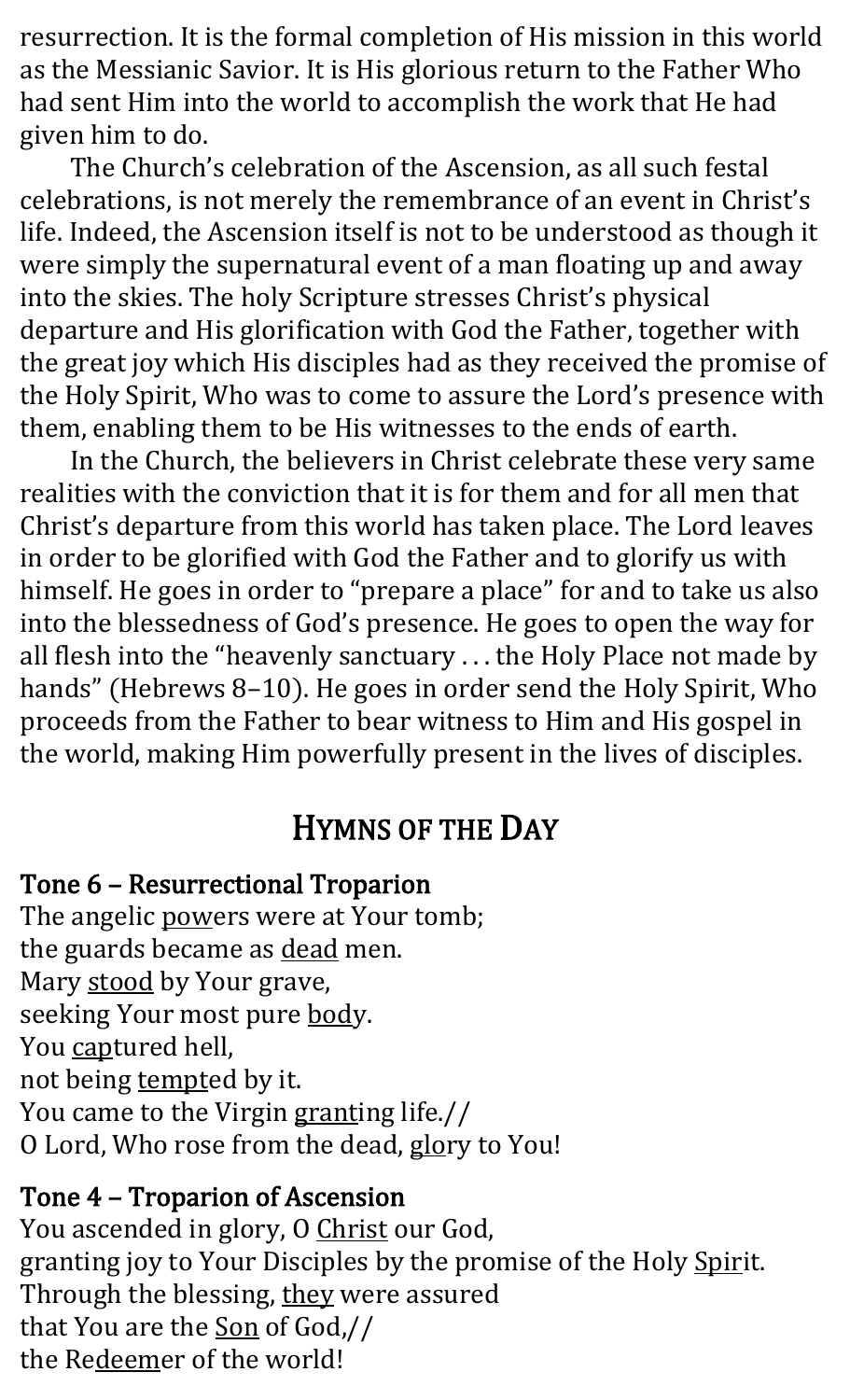#### Tone 8 – Troparion of the Holy Fathers

You are most glorious, O Christ our God! You have established the Holy Fathers as lights on the earth. Through them You have guided us to the true Faith.// O greatly compassionate One, glory to You!

#### Tone 8 – Kontakion of the Holy Fathers

The Apostles' preaching and the **Fathers' doctrines have established** one Faith for the Church.

Adorned with the robe of truth, woven from heavenly theology,// It defines and glorifies the great mystery of piety.

#### Tone 6 – Kontakion of Ascension

When You had fulfilled the dispensation for our sake, and united earth to heaven: You ascended in glory, O Christ our God, not being parted from those who love You, but remaining with them and crying:// "I am with you, and there is no one against you!"

#### SCRIPTURE READINGS

#### Tone 4 – Prokeimenon of the Holy Fathers (Daniel 3)

Blessed are You, O Lord God of our fathers, and praised and glorified is Your Name forever!

#### Epistle: Acts 20.16-18, 28-36

At that time, Paul had decided to sail past Ephesus, so that he would not have to spend time in Asia; for he was hurrying to be at Jerusalem, if possible, on the Day of Pentecost. From Miletus he sent to Ephesus and called for the elders of the church.

And when they had come to him, he said to them: "You know, from the first day that I came to Asia, in what manner I always lived among you. Therefore, take heed to yourselves and to all the flock, among which the Holy Spirit has made you overseers, to shepherd the church of God which He purchased with His own blood. For I know this, that after my departure savage wolves will come in among you, not sparing the flock. Also, from among yourselves men will rise up, speaking perverse things, to draw away the disciples after themselves. Therefore, watch and remember that for three years I did not cease to warn everyone night and day with tears.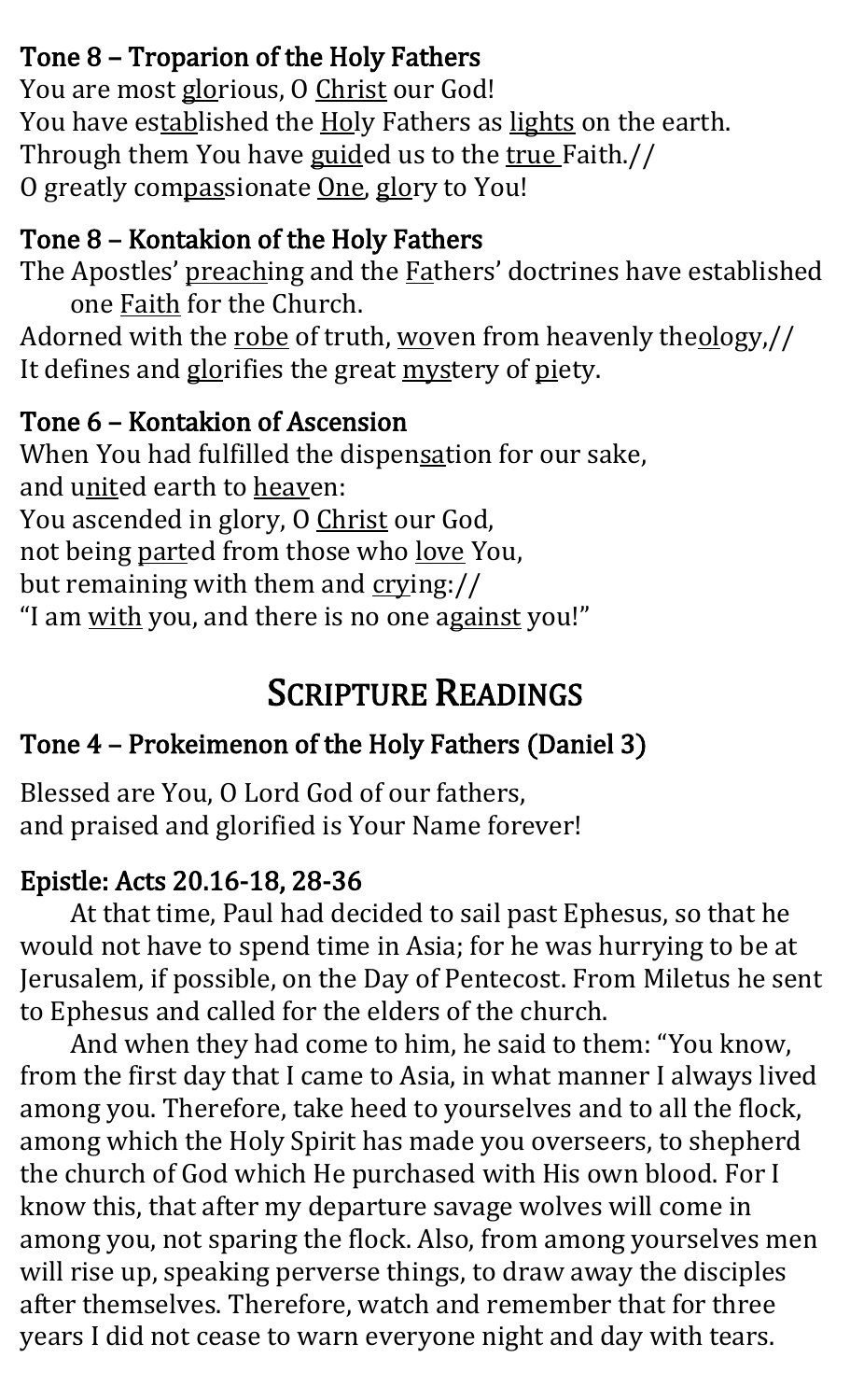"So now, brethren, I commend you to God and to the word of His grace, which is able to build you up and give you an inheritance among all those who are sanctified. I have coveted no one's silver or gold or apparel. Yes, you yourselves know that these hands have provided for my necessities, and for those who were with me. I have shown you in every way, by laboring like this, that you must support the weak. And remember the words of the Lord Jesus, that He said, 'It is more blessed to give than to receive.'"

And when he had said these things, he knelt down and prayed with them all.

#### Gospel: John 17.1-13

Jesus spoke these words, lifted up His eyes to heaven, and said: "Father, the hour has come. Glorify Your Son, that Your Son also may glorify You, as You have given Him authority over all flesh, that He should give eternal life to as many as You have given Him. And this is eternal life, that they may know You, the only true God, and Jesus Christ whom You have sent. I have glorified You on the earth. I have finished the work which You have given Me to do. And now, O Father, glorify Me together with Yourself, with the glory which I had with You before the world was.

"I have manifested Your name to the men whom You have given Me out of the world. They were Yours, You gave them to Me, and they have kept Your word. Now they have known that all things which You have given Me are from You. For I have given to them the words which You have given Me; and they have received them, and have known surely that I came forth from You; and they have believed that You sent Me.

"I pray for them. I do not pray for the world but for those whom You have given Me, for they are Yours. And all Mine are Yours, and Yours are Mine, and I am glorified in them. Now I am no longer in the world, but these are in the world, and I come to You. Holy Father, keep through Your name those whom You have given Me, that they may be one as We are. While I was with them in the world, I kept them in Your name. Those whom You gave Me I have kept; and none of them is lost except the son of perdition, that the Scripture might be fulfilled. But now I come to You, and these things I speak in the world, that they may have My joy fulfilled in themselves."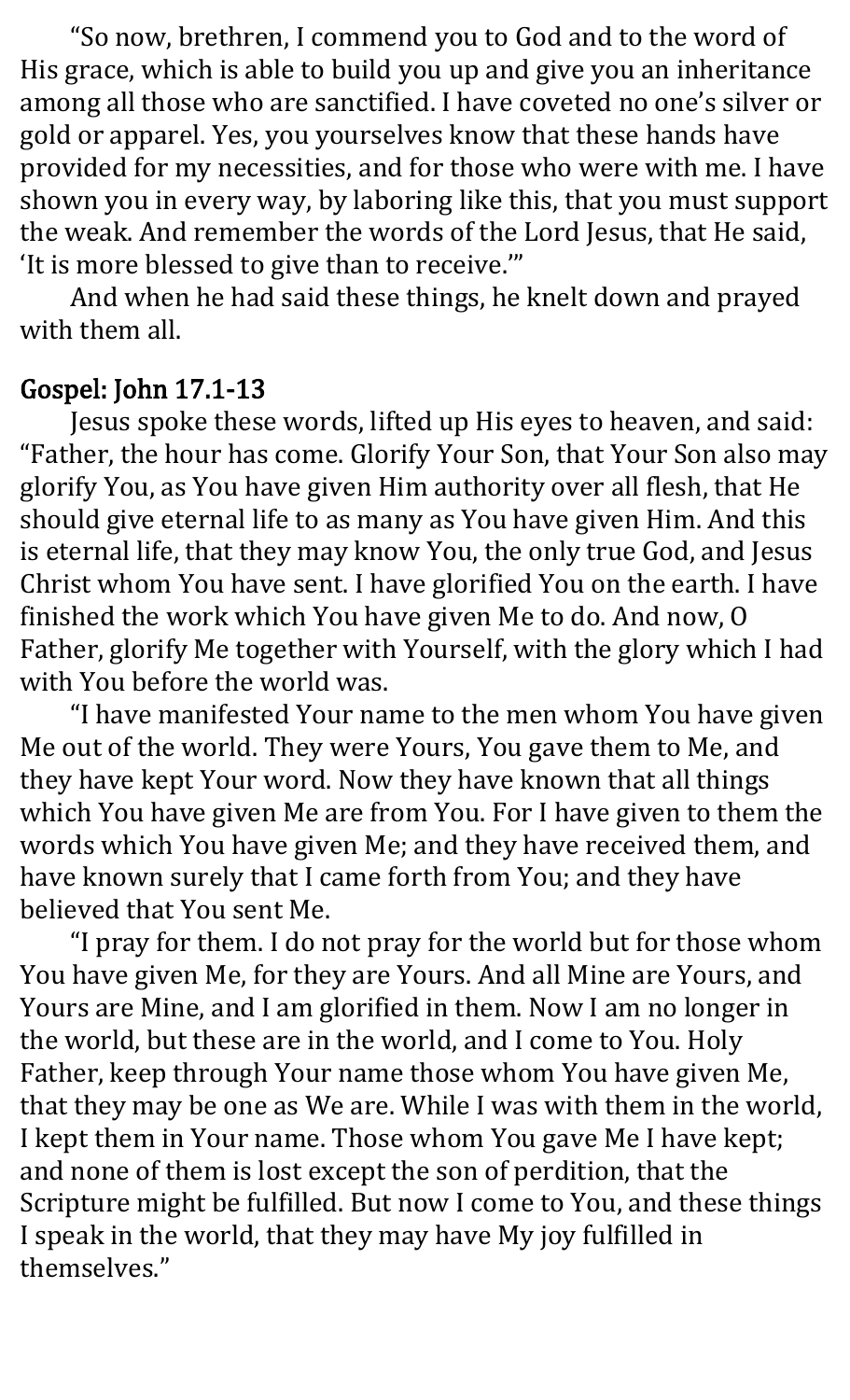#### WE REMEMBER IN PRAYER

| N.Dep. George Samardzija |               | Louis Milton                       |  |
|--------------------------|---------------|------------------------------------|--|
| Warren Rubel             |               | <b>Ev.Mem.</b> John Zinevich ('58) |  |
| Helen Korotky            |               | Mary Schevtchuk ('61)              |  |
| Mary Weidemann           |               | Ann Sikora (2011)                  |  |
| Giancarlo Alexander      |               |                                    |  |
| Health & Salv.           | Carissa       | James                              |  |
| Archpr. Peter            | Cynthia       | Pamela                             |  |
| Mat. Margaret            | John          | Erin                               |  |
| Mat. Anne                | Olga          | Alexander                          |  |
| Pr. Christopher          | Mark          | Ronald                             |  |
| Mat. Jennifer            | Jerry         | Theodore                           |  |
| Andrew                   | Michael       | Robert                             |  |
| Gideon                   | Anthony       | Craig                              |  |
| Kevin                    | Daryl         | Chuck                              |  |
| Jon                      | Diane         | Scott                              |  |
| Tanya                    | Carla         | Mark                               |  |
| Jovan                    | Susan         | Christine                          |  |
| Julia                    | Timothy       | Dale                               |  |
| Tom                      | William       | Pauline                            |  |
| Tina                     | Paul          | Mary                               |  |
| Jennifer                 | Joseph        | Timothy                            |  |
| Gail                     | Linda         | Lisa                               |  |
| Stacy                    | Claudia       | Lois                               |  |
| Jeramie                  | Elizabeth     | Michael                            |  |
| Olivia                   | Snezana       | Janice                             |  |
| Parker                   | <b>Nathan</b> | Ken                                |  |
| Christine                | Kara          | Debbie                             |  |
| Larry                    | Ryan          | Jacqueline                         |  |
| Rollie                   | Thomas        | Dara                               |  |
| Joseph                   | Carol         | Cindy                              |  |
| <b>Nadia</b>             | Christine     | Daniel                             |  |
| <b>Brendan</b>           | Jon           | Laura                              |  |
| David                    | Zoey          | Dorothy                            |  |
| Sharon                   | Dominic       | Vasiliy                            |  |
| Michael                  | Declan        | William                            |  |
| Janie                    | Hudson        | Wanda                              |  |
| Tanya                    | Ayden         | Cindy                              |  |
| Christopher              | Hyland        | Mary                               |  |
| Nina                     | Jason         | Linda                              |  |
| Renee                    | Ted           | Ivanka                             |  |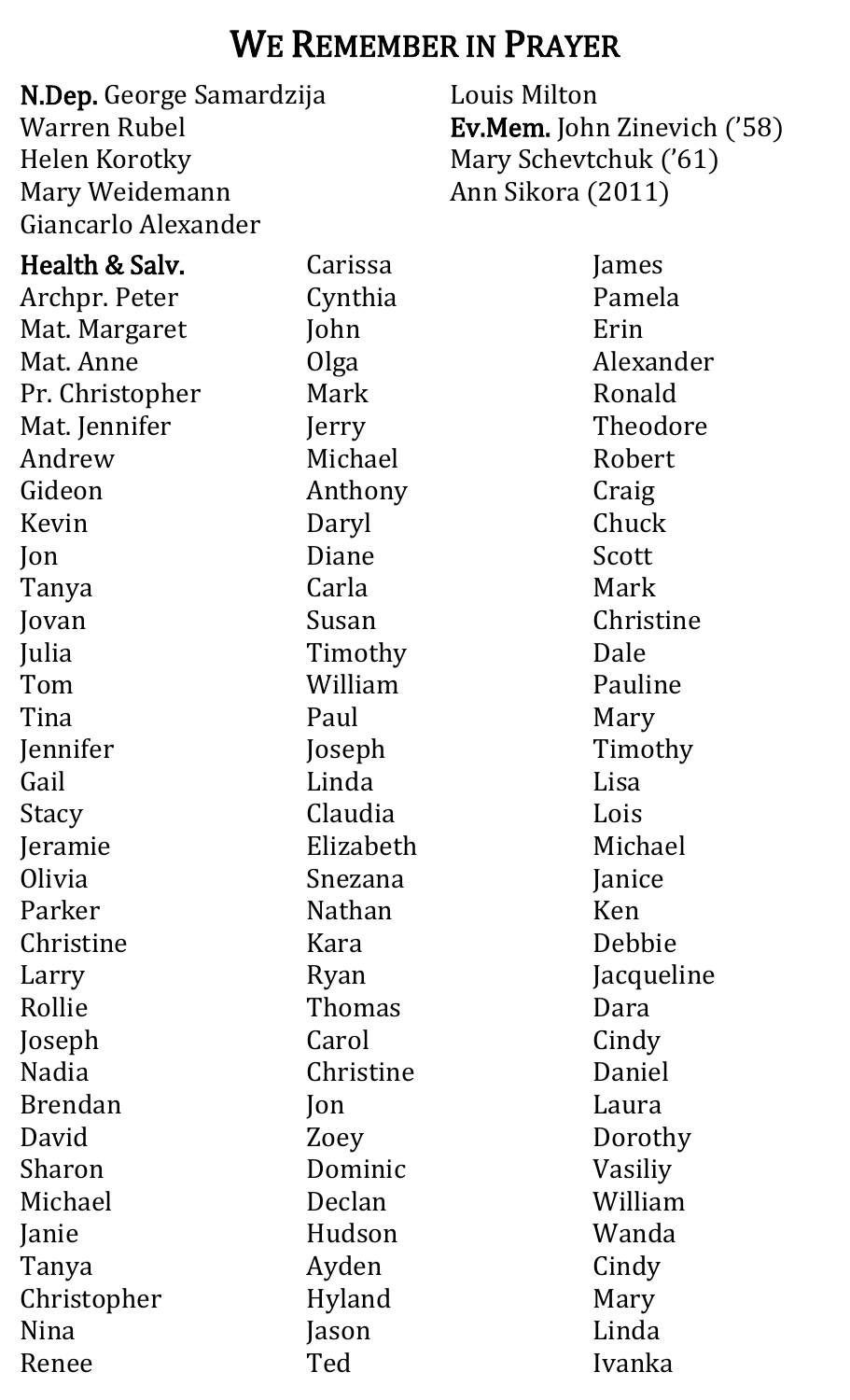| Susan  | Valerie | William |
|--------|---------|---------|
| Denise | Aaron   | Jamie   |

\*If you know someone who needs prayer, please give their name to Fr Jacob

#### Ascension Theotokion *(Instead of "It is Truly Meet...")*

Magnify, O my soul, Christ the Giver of Life, Who has ascended from earth to heaven!

We magnify you, O Mother of God, who beyond reason and understanding gave birth in time to the Timeless One.

#### ANNOUNCEMENTS

After venerating the cross, we will serve the 10-year panikhida for Ann Sikora.

For Bible Study this week, read 2 Kingdoms (a.k.a. 2 Samuel) 17-20.

We are hosting a Red Cross Blood Drive this Friday, June 18. If anyone is available and would like to help man the check-in desk anytime between 12-6pm, please let Fr Jacob know.

This Saturday, the day before Pentecost, is the second Saturday of Souls that we will commemorate this year with a Memorial Liturgy at our St. Mary's cemetery chapel (4801 W. Ridge Rd., Gary, IN). Liturgy starts at 10am, followed by a general panakhida and mass blessing of graves at the cemetery. Bring the names of your departed loved ones on a piece of paper for remembrance at the litany for the departed.

#### Mark your calendars:

- June 16: Bible Study @ 7pm
- June 17: Faith Enrichment @ 10am
- June 18: Blood Drive @ 12pm
- June 19: Memorial Saturday Liturgy at St. Mary's cemetery @ 10am
- June 21: Divine Liturgy and picnic at Holy Trinity Cathedral in Chicago for their parish feast @ 9:30am
- June 29: Divine Liturgy at Sts Peter and Paul Orthodox Church in Burr Ridge, IL for their parish feast @ 9:30am

Last week's gifts to the Lord: \$2,061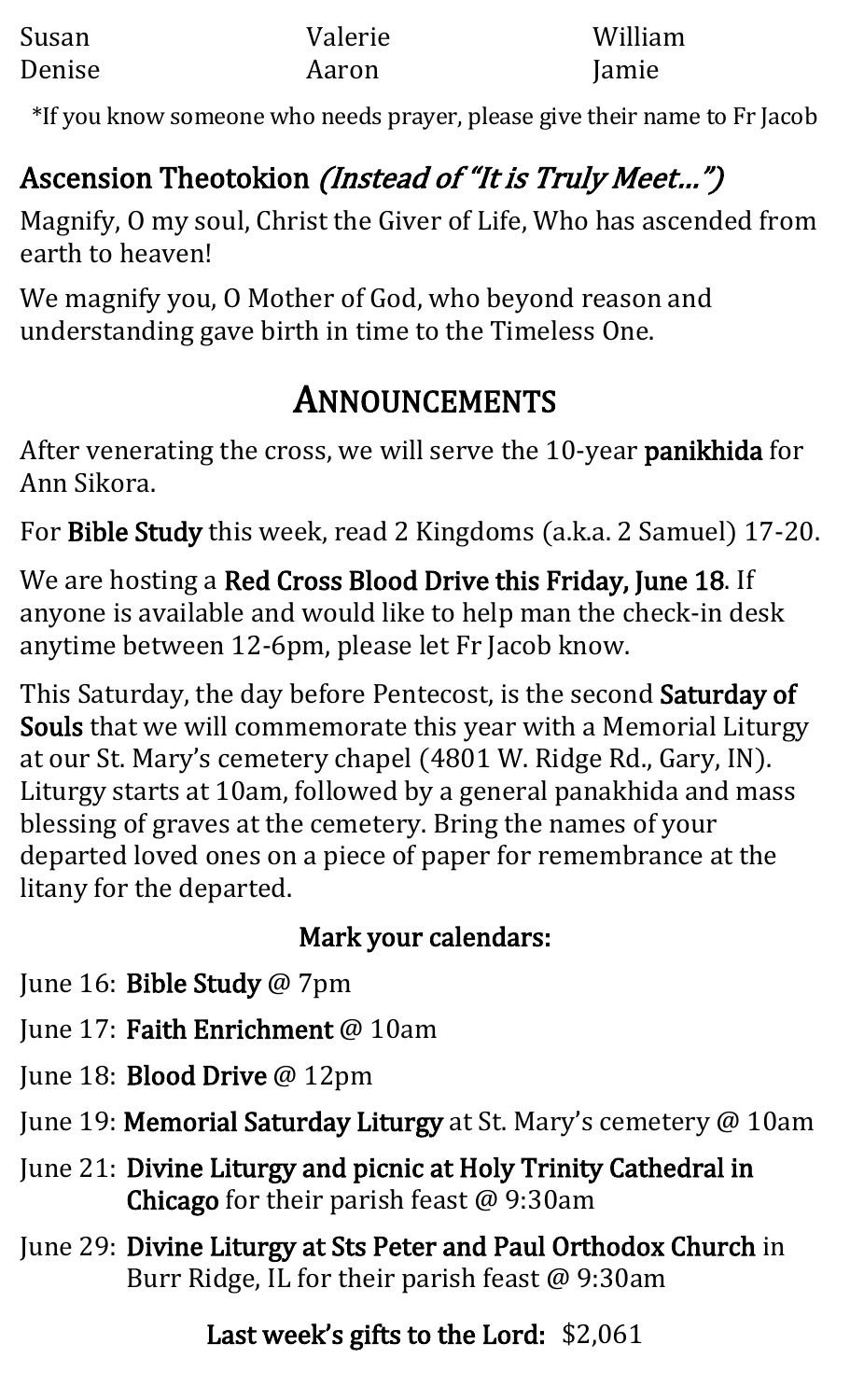### The Paradox of Being Confined A reflection by His Eminence, our Archbishop Paul

But about midnight, Paul and Silas were praying and singing hymns to God, and the prisoners were listening to them, and suddenly there was a great earthquake, so that the foundations of the prison were shaken; and immediately all the doors were opened and everyone's fetters were unfastened. When the jailer woke and saw that the prison doors were open, he drew his sword and was about to kill himself, supposing that the prisoners had escaped. But Paul cried with a loud voice, "Do not harm yourself, for we are all here." (Acts 16:25-28)

This is one of several accounts from Acts that finds St. Paul and his companion Silas imprisoned, because St. Paul expelled an evil spirit from a woman who was being used by owners to make a profit from predictions she would make. St. Paul and Silas sing hymns while shackled. We hear about the earthquake, which led to the prison doors being opened, and anyone who was shackled being set free. Yet, Paul and Silas stayed where they were at; free to leave, but remaining. The jailer thought all were gone. He was about to kill himself when St. Paul replied, "We are all here!"

Most of us would have run from the prison when the option was there to escape. Yet Paul and Silas used this opportunity to preach the gospel to the jailer, who then took the both of them home to care for them. The jailer and his family were baptized that same evening. St. Paul's shackles resulted in freedom, but they did not seek to escape their confinement.

Sometimes being confined can be for our salvation and welfare. For example, when children are put in a time out for discipline, there is a learning experience that takes place. Children are instructed to think about why they were put in time out and what they did wrong. They are encouraged to think about how to behave differently the next time. Once children do this work with their parents, they are released from the time out. May we all come to better understand how confinement in many cases can lead to good things and not bad.

A blessed Feast of Ascension to you. With love in Christ,

† Archbishop Paul